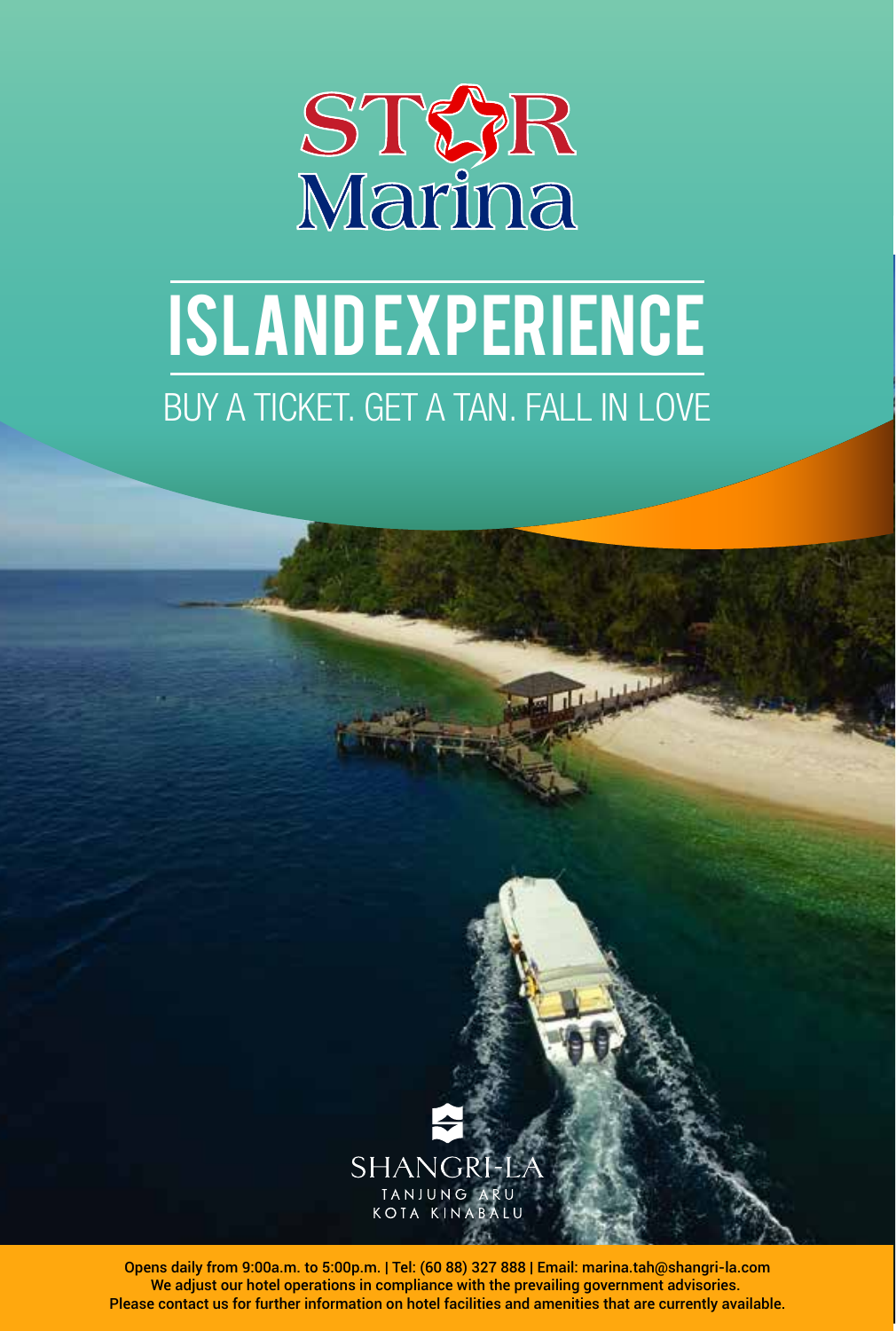### **CHOOSE YOUR ISLAND STEP**

**1**



### **CHOOSE YOUR TIME**







| <b>FROM RESORT</b> | <b>RETURN TO RESORT FROM</b> |                |                |
|--------------------|------------------------------|----------------|----------------|
| <b>TO ISLAND</b>   | <b>SAPI</b>                  | <b>MANUKAN</b> | <b>MAMUTIK</b> |
| 8:00A.M.           | 11:10 A.M.                   | 11:20 A.M.     | $11:30$ A.M.   |
| 9:00A.M.           | 12:10 P.M.                   | 12:20 P.M.     | 12:30 P.M.     |
| 10:00 A.M.         | 1:10 P.M.                    | 1:20 P.M.      | 1:30 P.M.      |
| 11:00 A.M.         | 2:10 P.M.                    | $2:20$ P.M.    | 2:30 P.M.      |
| 12:00 P.M.         | 3:10 P.M.                    | 3:20 P.M.      | 3:30 P.M.      |

### SINGLE ISLAND

ADULT RM35 PER PERSON

### CHILD | 12 YEARS & BELOW RM20 PER CHILD

### INFANT | 3 YEARS & BELOW COMPLIMENTARY

Prices above do not include Sabah Parks entrance fee. Please bring exact change for the park rangers.

Malaysian adult: RM5 per person Malaysian child aged 6 – 17 years old: RM3 per person Malaysian child aged below 6 years old: Complimentary Non-Malaysian adult: RM20 per person Non-Malaysian child aged 6 – 17 years old: RM15 per person Non-Malaysian child aged below 6 years old: RM10 per person

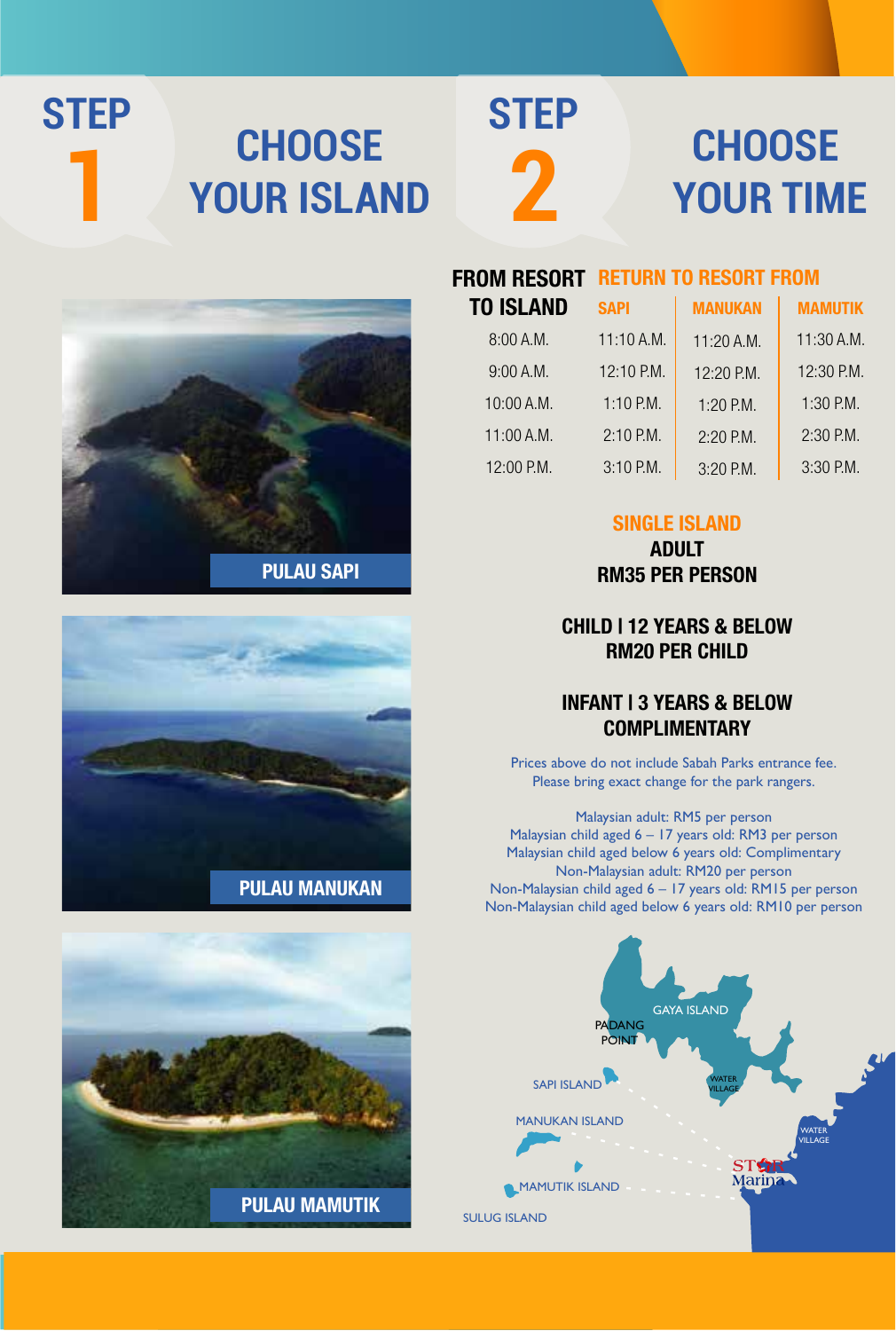**STEP 3**

## **CHOOSE YOUR PICNIC BOX**

**STEP**

**4**



- SANDWICH • FRUIT
- DESSERT
	- BEVERAGE



RM35



**CHOOSE YOUR SNORKEL GEAR**



| Mask, fins and<br><b>LIFE JACKET</b>       | <b>RM20</b> |
|--------------------------------------------|-------------|
| <b>MASK AND</b><br><b>SNORKEL SET</b>      | <b>RM10</b> |
| <b>FIN SET</b>                             | <b>RM10</b> |
| <b>LIFE JACKET/</b><br><b>SNORKEL VEST</b> | <b>RM5</b>  |